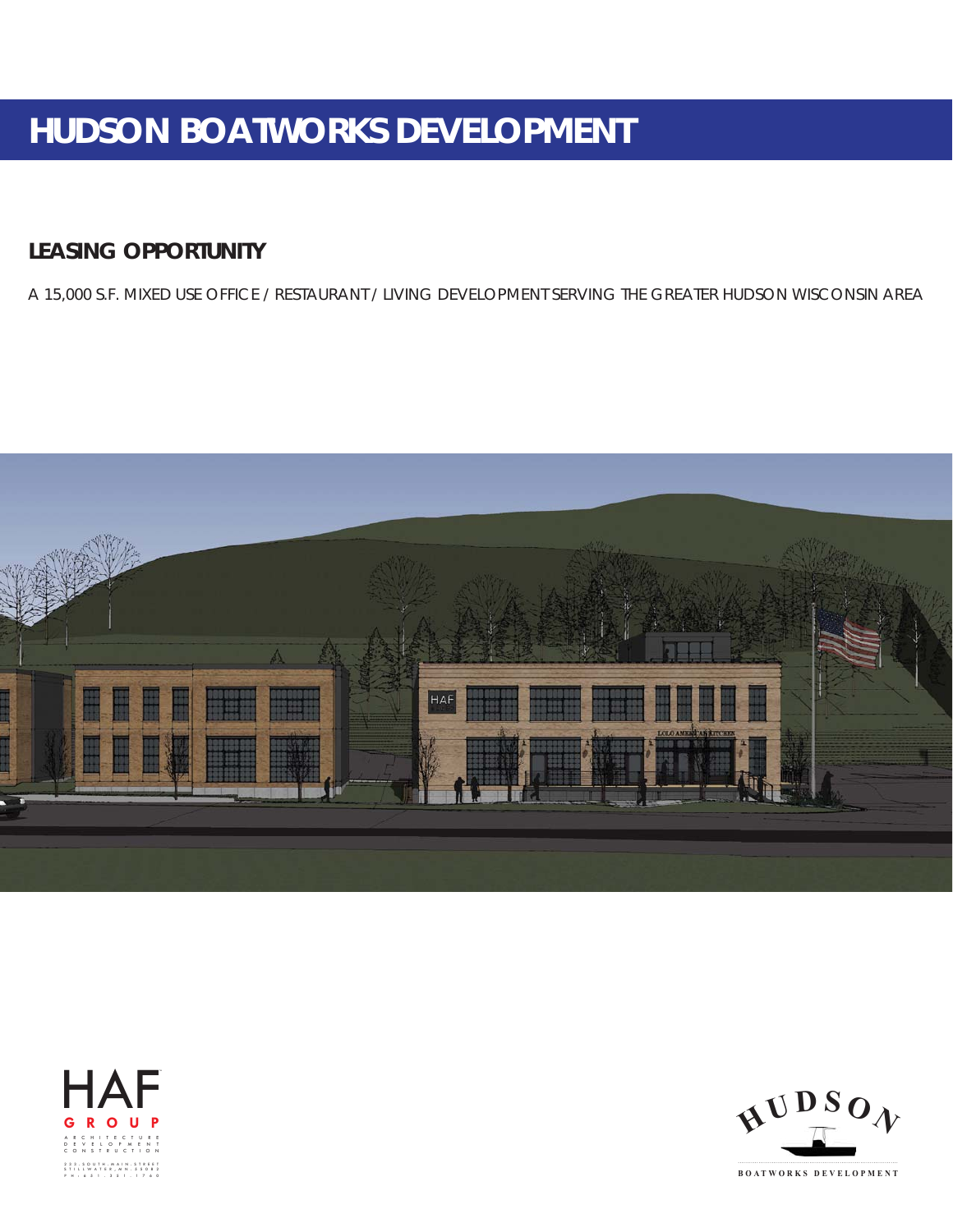## **OVERVIEW**

Hudson Wisconsin is conveniently located along Hwy 35 & Hwy 94 making Hudson only 15 minutes from downtown St. Paul. Hudson is located in St. Croix County which is one of the fastest growing counties in the state of Wisconsin. Hudson is also one the fastest growing cities in Wisconsin, having grown by more than 50% since the year 2000.

Our property development consisting of mixed-use concept is located just north of the first exit from the I94 overpass. The project will be perceived as the new "gateway" to Hudson as this development is situated at the entrance to the downtown main street businesses. The cities' downtown retail/business district and "old town" residential district rest along the St. Croix River. We are suited well for business development as our project will be the "first stop" approaching downtown business. The Boatworks development will consist of approximately 15,000 square feet of mixed-use businesses. As of May 2016, we have leased over 9,000 square feet leaving only 6,000 square feet remaining. The excitement has been unprecedented. The first building is currently under contraction and will be the home of LoLo American Kitchen, HAF Group, The Works Design Group interior design group, along with Lindau Engineering. The restaurant space will be LoLo's third location. The offering of the remaining buildings will be consistent in design and engineering, however flexible depending on user's needs and requirements.

#### Site Info:

- Location: Downtown Hudson, Wisconsin
	- Description: Strong mixed use business property • Total Area: 1,000 sq. ft – 6,000 sq. ft.
- Zoning: Commercial
- Demographics:
- Population: 13,400
- Median Household Income: \$74,254
- Average Household Income: \$83,658

#### Anchor Tenants:

- LoLo American Kitchen
- **HAF Group**
- The Works Design Group

### Comments:

A strong opportunity to be positioned in the highly coveted Hudson downtown business district. The property offers a tremendous amount of visibility and architecture that enhances the history of Hudson.

The property's position benefits greatly from the multiple surrounding anchor retail, medical and offices as well as excellent visibility on Hwy 35 and I94 and easy access to the downtown area.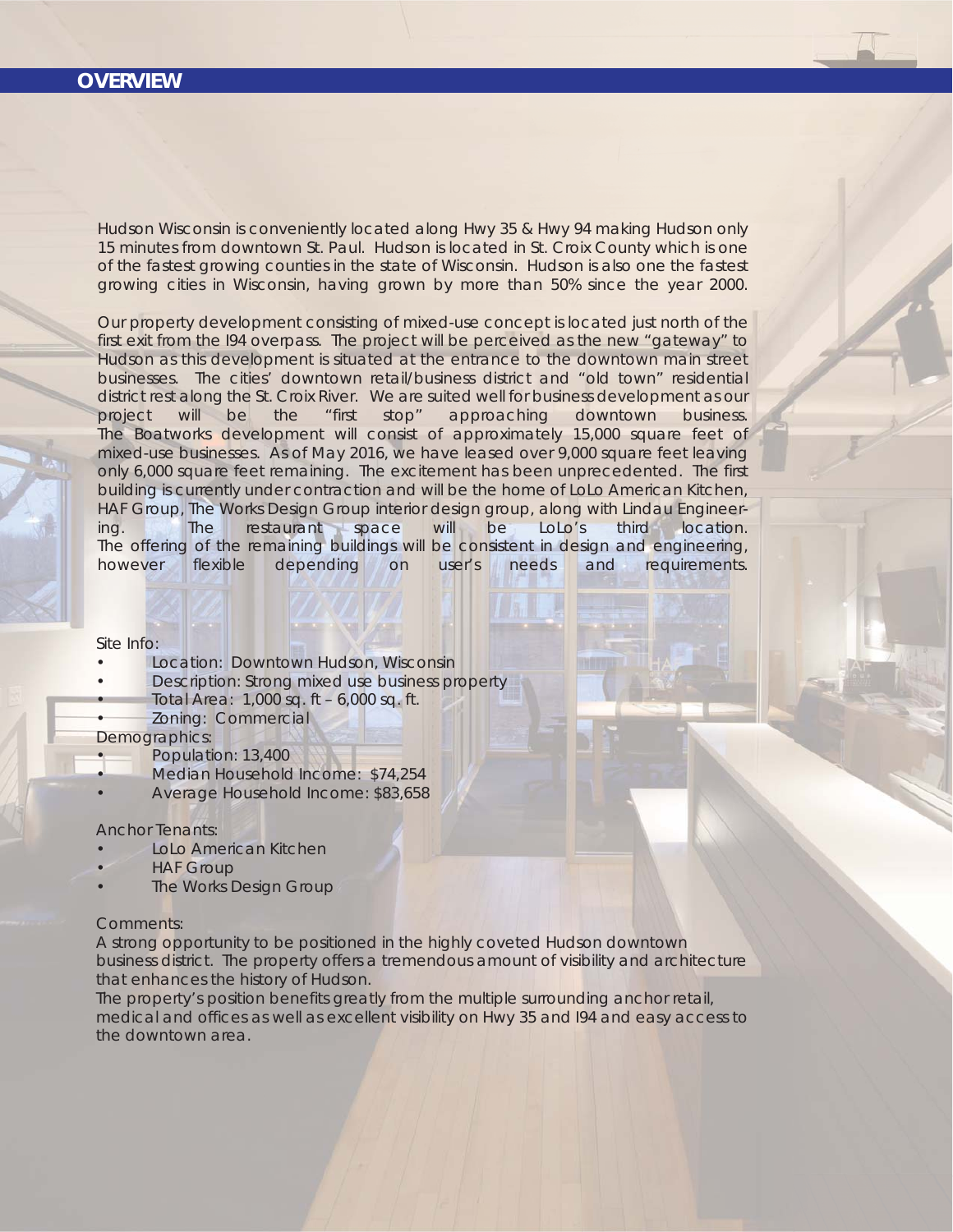## **BUILDING 1 TENANTS**



LOLO American Kitchen & Craft Bar is the culmination of a dream of two friends, Joe Ehlenz & Brad Nordeen, coming together and opening a thriving restaurant in their hometown of Stillwater, MN. After working at some of the finest restaurants in the Twin Cities, business partners Joe & Brad created LOLO American Kitchen and Craft Bar where patrons get high quality products and great service at an affordable price.



The firm that has become HAF Group was originally established by Michael Hoefler, NCARB in 1992 and based in Stillwater Minnesota. The company has gone through many different economic climates and has still thrived throughout the years. Today we are a company that works on a variety of different projects in both the architectural design field as well as the construction field. We have always put service ahead of everything and that is the reason we have so many repeat clients that always come back to us.



We are one of the only Design firms in the Twin Cities that can offer a la carte service offerings in Commercial and Resiedential Interior Design, Construction, Real Estate Management and Architecture. We take pride in being part of the St. Croix Valley community and look forward to helping people live, work, play and heal in Sustainable and Resilient environments. And that is why we are "The Works"..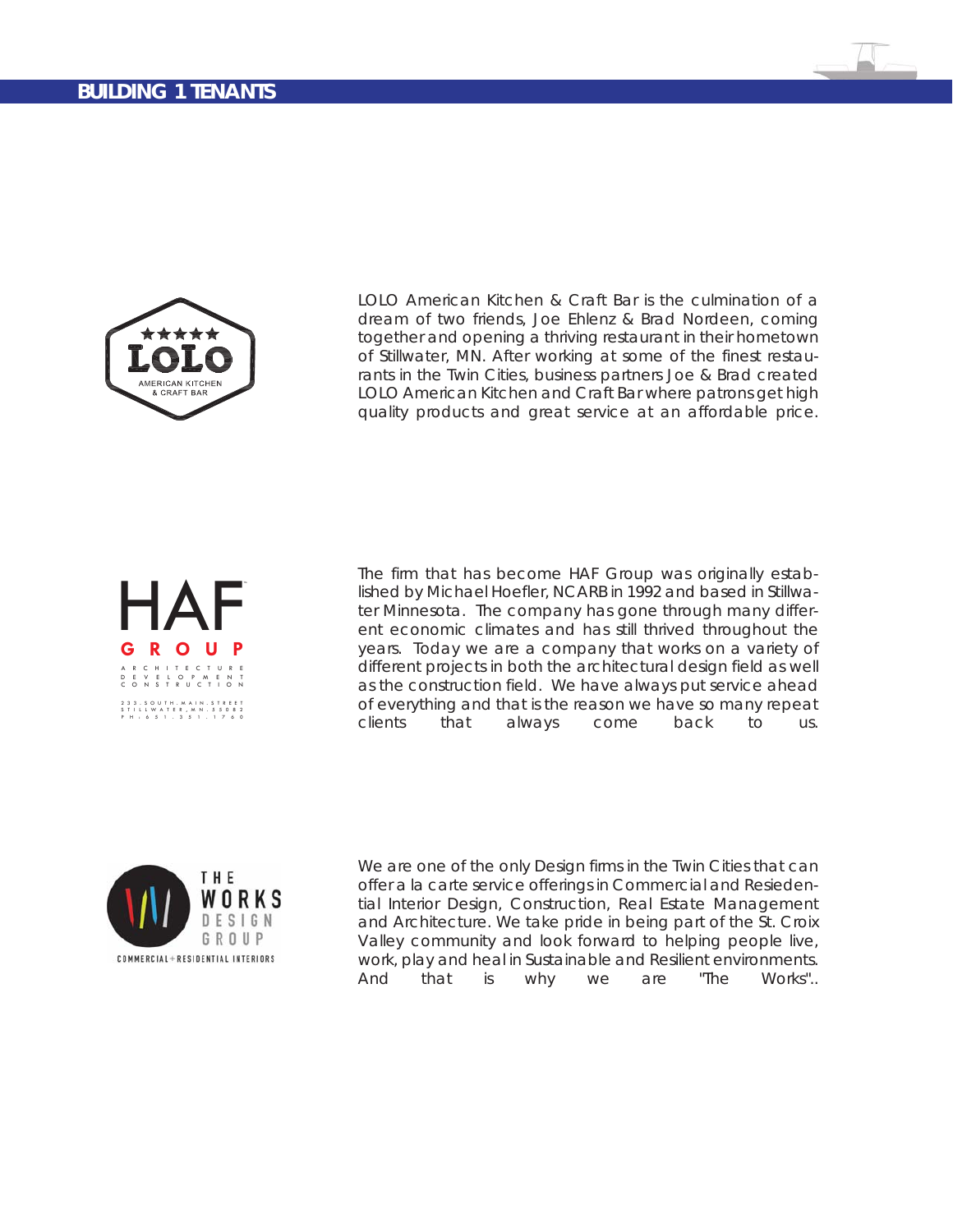# **CONTEXT MAP**

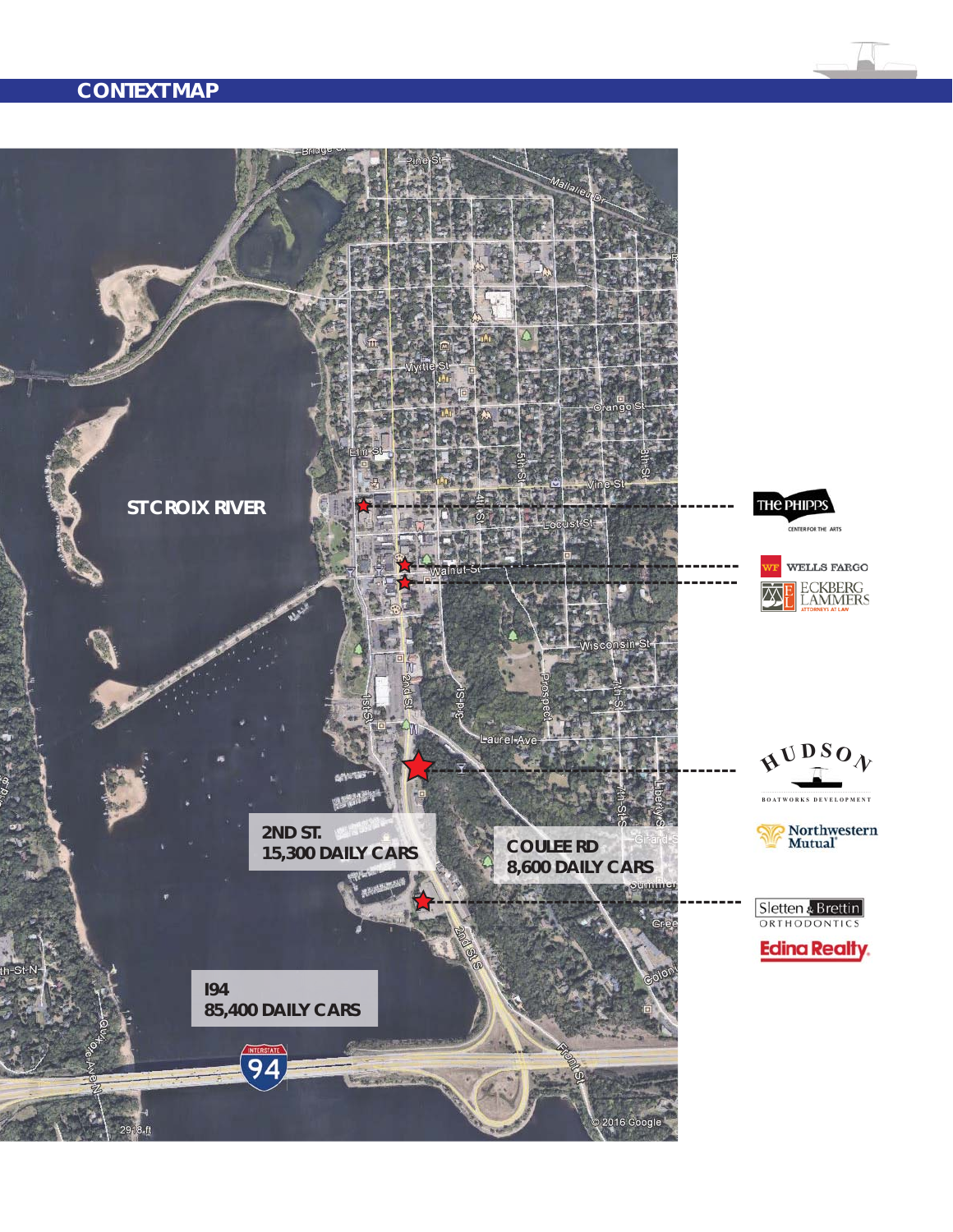## **BUILDING SITE PLAN**



## **Highlights:**

Excellent curb appeal with brick finish and heavy glass

Potential patio option

Free off-street parking

Easy access to 94,

Located adjacent to the St. Croix River

Space may be easily sub-divided with many exterior entrance opportunities

Glass potential on all exterior walls

Potential lower level basement area for storage

Structurally sound building

Energy efficient building concepts incorporated through Wisconsin Focus on Energy program

On-site management / ownership

Retail, office and medical opportunity

Hwy 35 signage

Buildings are stand-alone

Great neighborhood with many well-known businesses

Strong income demographic

High traffic counts, both vehicle and pedestrian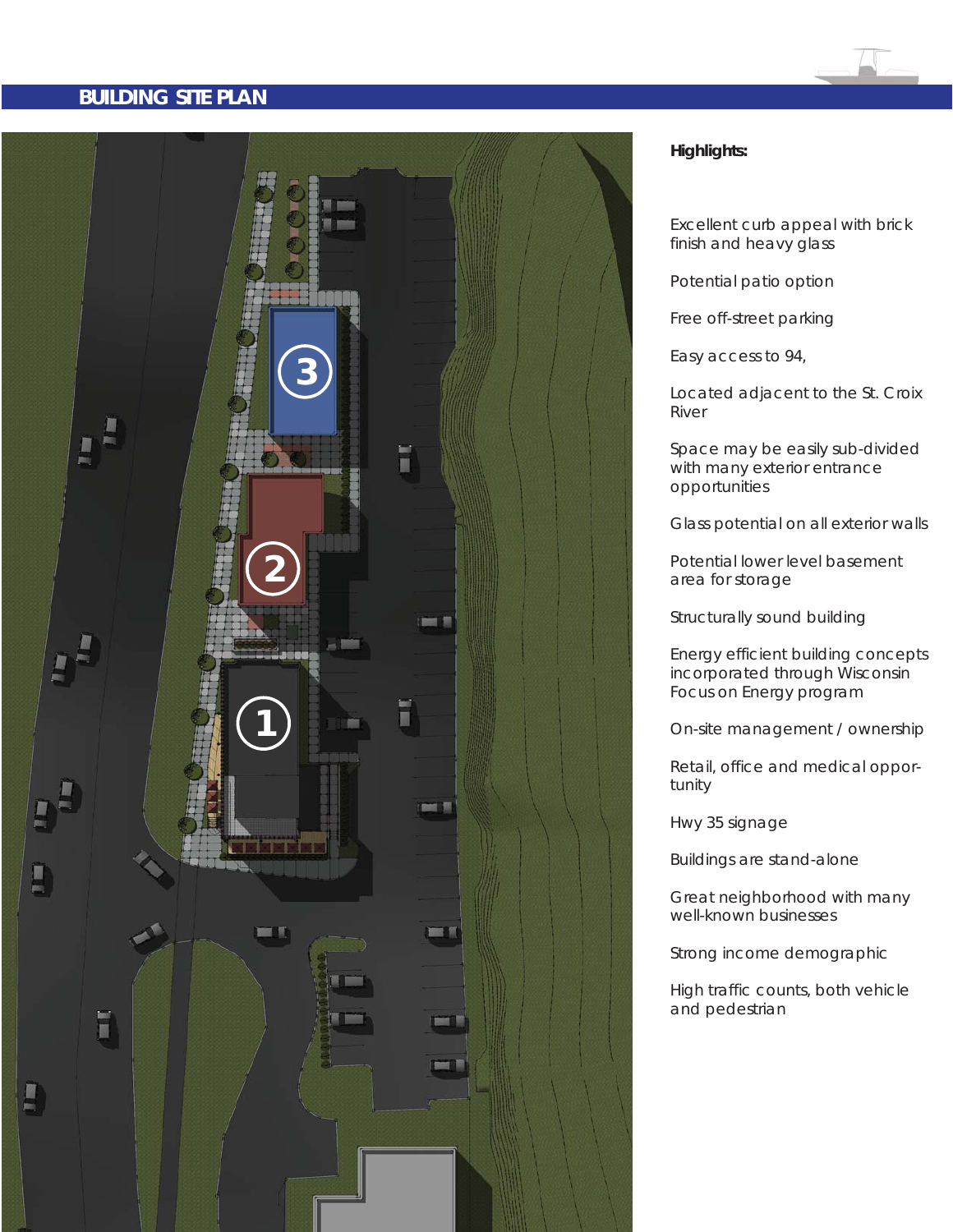# **BUILDING 1 APPROVED DESIGN**